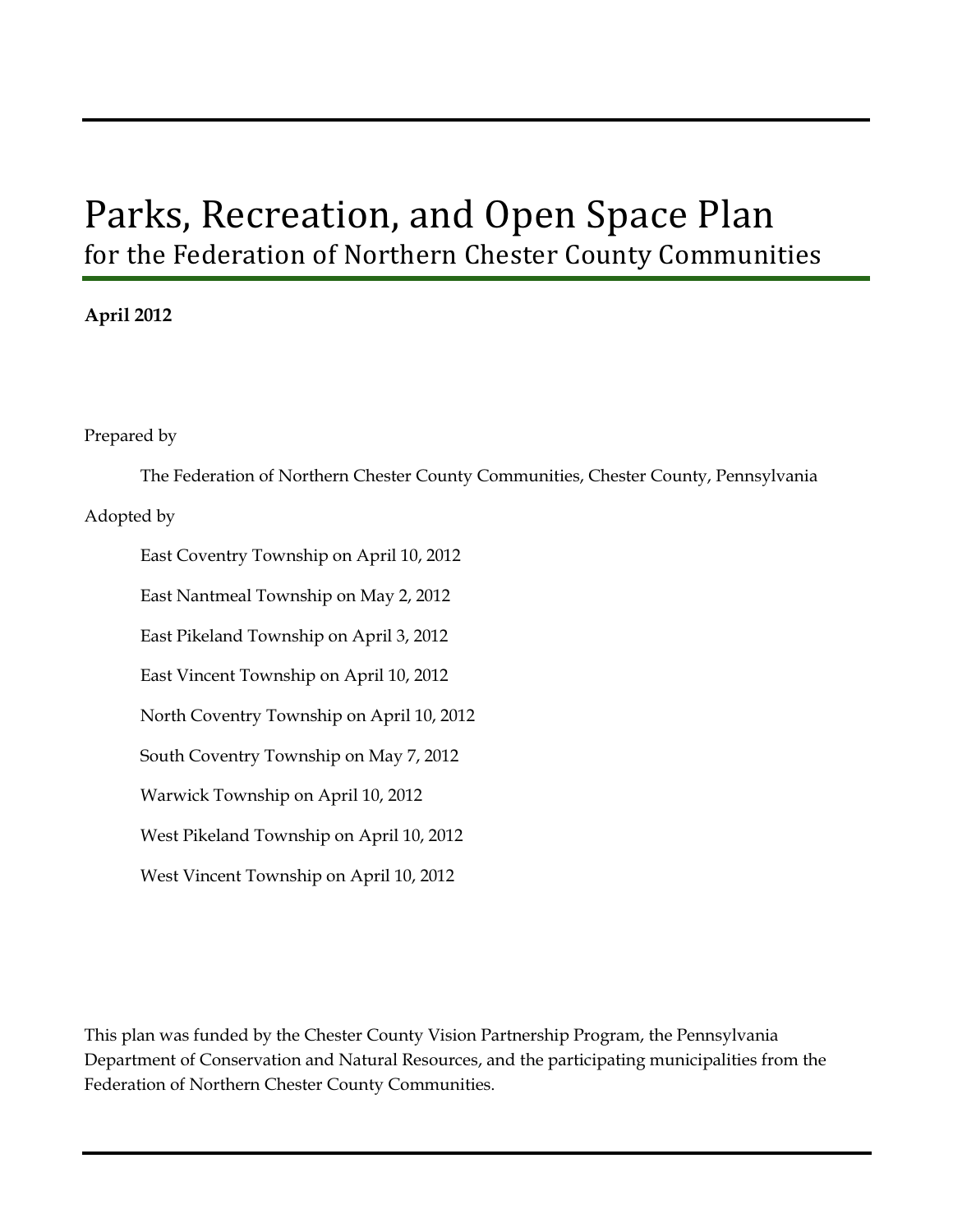Intentionally blank for two-sided printing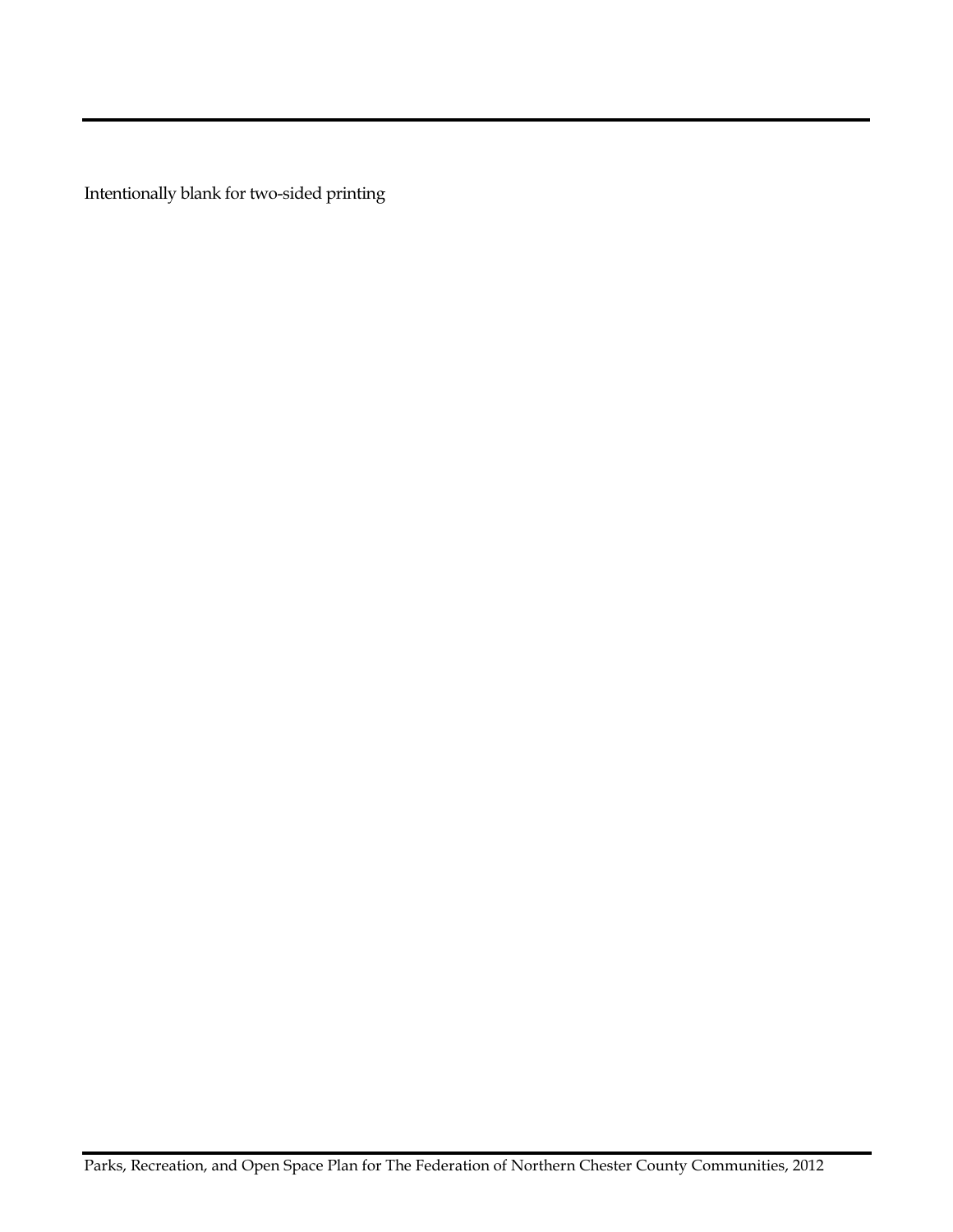| Variety in Type and Quality, Consistency in Safety among Recreation Facilities  14 |
|------------------------------------------------------------------------------------|
|                                                                                    |
|                                                                                    |
|                                                                                    |
|                                                                                    |
|                                                                                    |
|                                                                                    |
|                                                                                    |
|                                                                                    |
|                                                                                    |
| Map A Service Zones Map                                                            |
|                                                                                    |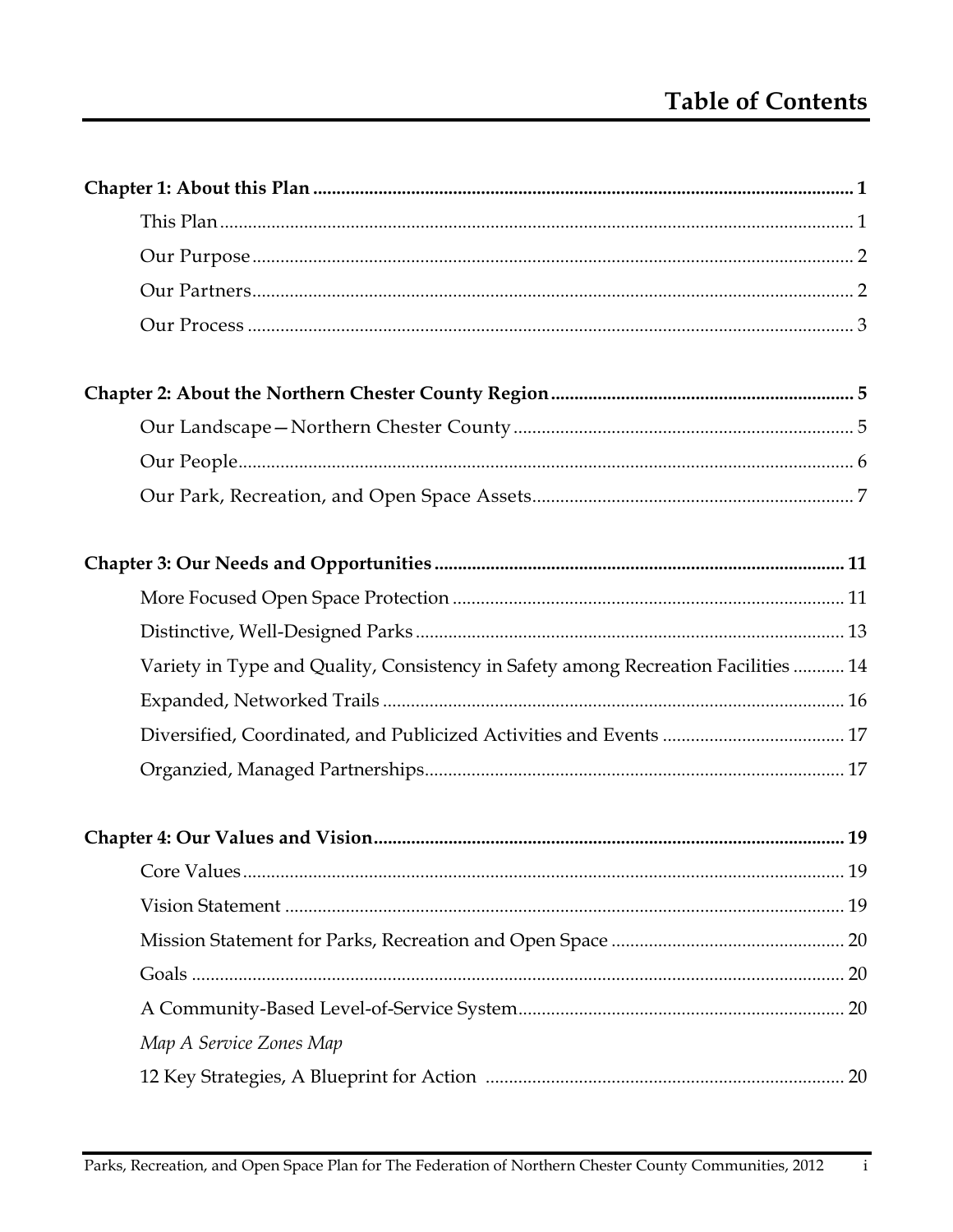# **Table of Contents**

| Strategy 1: Enrich Parks as a Regional System of Multi-Faceted Destinations 29      |
|-------------------------------------------------------------------------------------|
|                                                                                     |
|                                                                                     |
|                                                                                     |
|                                                                                     |
| Map B Potential Sports Complex Locations Map                                        |
| Chapter 6: Strategies and Recommendations for Conserving Landscapes  51             |
| Strategy 6: Integrate Open Space Protection with Growth Management                  |
| Strategy 7: Protect and Interpret Landscapes that Define the Region's Character  54 |
|                                                                                     |
| Chapter 7: Strategy and Recommendations for Raising Public Awareness 57             |
| Strategy 9: Increase Recreation Participation through Opportunity Awareness  58     |
| Chapter 8: Strategies and Recommendations for Management and Financing  63          |
| Strategy 10: Organize a Regional Commission to Coordinate Services 67               |
|                                                                                     |
|                                                                                     |
|                                                                                     |
|                                                                                     |
|                                                                                     |
|                                                                                     |
|                                                                                     |

# **Adopting Resolutions**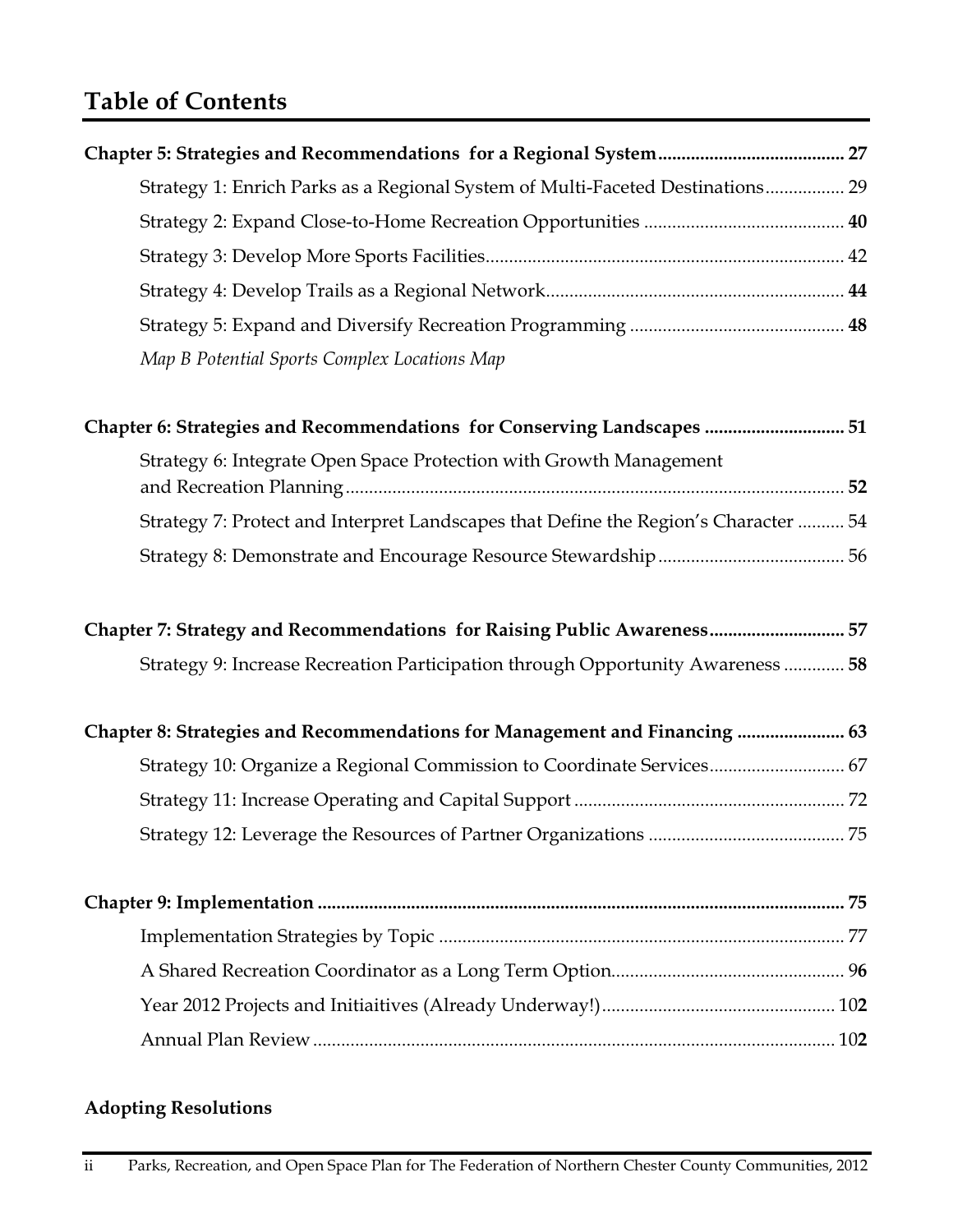#### **Appendices and Inventory Maps (under separate cover)**

- A1 Regional Background
- A2 Parks and Recreation Lands
- A3 Recreation Facilities
- A4 Trail Network
- A5 Open Space Resource Protection
- A6 Recreation Programs and Services
- A7 Organization, Management and Financing
- A8 Mandatory Dedication of Parkland
- A9 Sports Field Analysis
- A9 Level of Service Analysis
- A11 Public Involvement Summary
- A12 Public Opinion Survey Report
- A13 References and Resources

#### **Inventory Maps**

- Map 1 Land Use
- Map 2 Community Hubs
- Map 3 Water Resources
- Map 4 Natural Areas
- Map 5 Working Landscapes
- Map 6 Scenic Features
- Map 7 Protected Lands
- Map 8 Recreation Features
- Map 9 Trails
- Map 10 Historic Sites